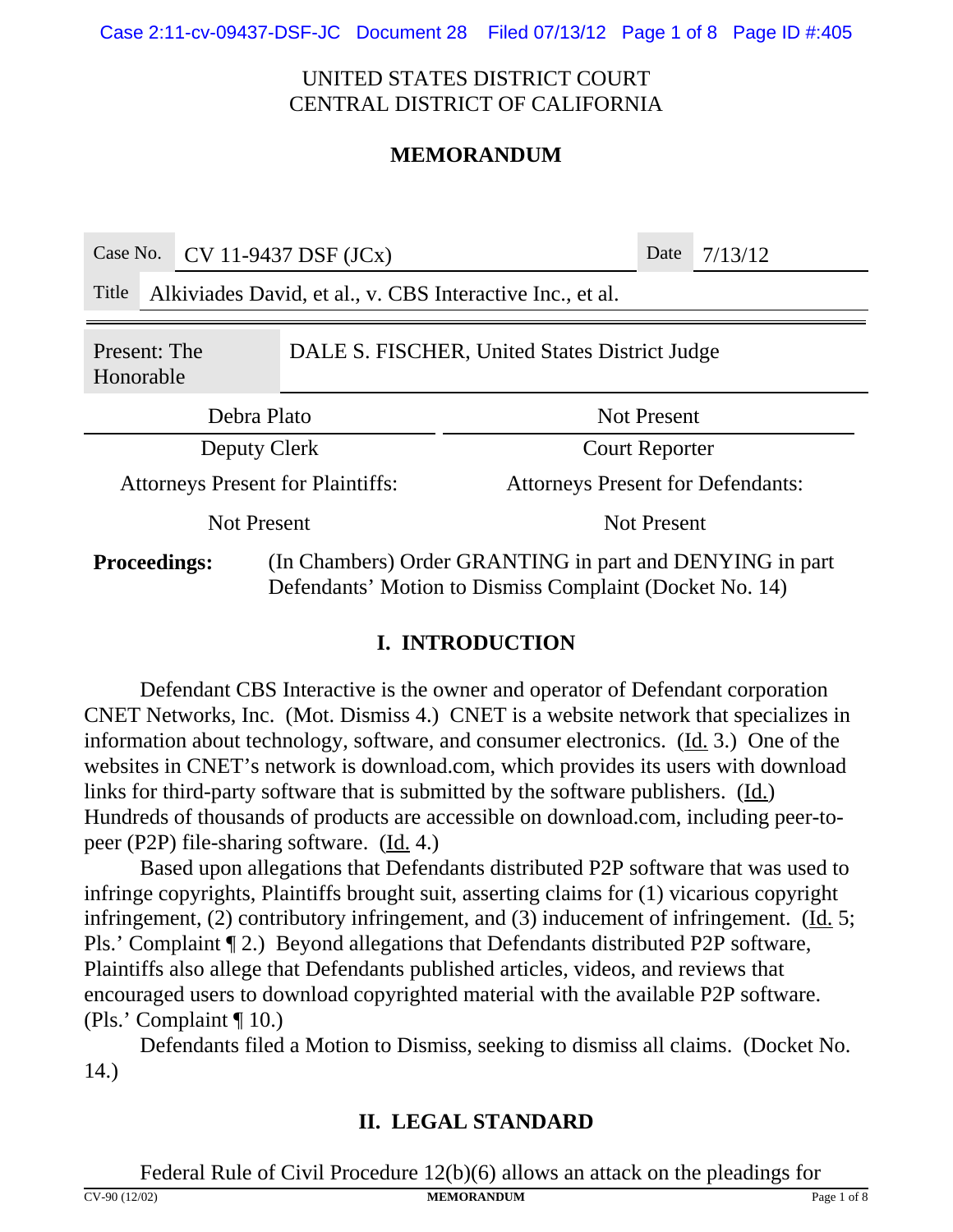## **MEMORANDUM**

failure to state a claim upon which relief can be granted. "[W]hen ruling on a defendant's motion to dismiss, a judge must accept as true all of the factual allegations contained in the complaint." Erickson v. Pardus, 551 U.S. 89, 94 (2007). However, allegations contradicted by matters properly subject to judicial notice or by exhibit need not be accepted as true, Sprewell v. Golden State Warriors, 266 F.3d 979, 988 (9th Cir. 2001); and a court is "not bound to accept as true a legal conclusion couched as a factual allegation." Ashcroft v. Iqbal, 556 U.S. 662, 678 (2009) (internal quotation marks omitted). "Nor does a complaint suffice if it tenders naked assertion[s] devoid of further factual enhancement." Id. (alteration in original; internal quotation marks omitted). A complaint must "state a claim to relief that is plausible on its face." Bell Atl. Corp. v. Twombly, 550 U.S. 544, 570 (2007). This means that the complaint must plead "factual content that allows the court to draw the reasonable inference that the defendant is liable for the misconduct alleged." Igbal, 556 U.S. at 678. "The plausibility standard is not akin to a 'probability requirement,' but it asks for more than a sheer possibility that a defendant has acted unlawfully." Id. Ruling on a motion to dismiss will be "a contextspecific task that requires the reviewing court to draw on its judicial experience and common sense. But where the well-pleaded facts do not permit the court to infer more than the mere possibility of misconduct, the complaint has alleged – but it has not show[n] – that the pleader is entitled to relief." Iqbal, 556 U.S. at 679 (alteration in original; internal quotation marks and citation omitted).

"Normally, when a viable case may be pled, a district court should freely grant leave to amend." Cafasso v. Gen. Dynamics C4 Sys., 637 F.3d 1047, 1058 (9th Cir. 2011).

## **III. DISCUSSION**

# **A. Vicarious Copyright Infringement**

To state a claim for vicarious copyright infringement, a plaintiff must allege that the defendant is (1) profiting from the direct infringement, and (2) declining to exercise a right and ability to stop the infringement. Metro-Goldwyn-Mayer Studios Inc. v. Grokster, Ltd. 545 U.S. 913, 930 (2005) (Grokster); see also Perfect-10, Inc. v. Visa Int'l Serv., Ass'n, 494 F.3d 788, 802 (9th Cir. 2007) (Perfect-10 Visa). Vicarious liability doctrine arises from the principles of *respondeat superior*, and focuses on the degree of direct control that the defendant has over the directly infringing party. Perfect-10 Visa, 494 F.3d at 802-03. Defendant must have more than just an opportunity to control the infringement, they must have a legal right to do so. Id. (" $[T]$ ) he mere ability to withdraw a financial 'carrot' does not create the 'stick' of 'right and ability' that vicarious infringement requires."); <u>see also Perfect-10, Inc. v. Amazon.com, Inc.</u>, 508 F.3d 1146,  $\frac{1173}{(x^{190}(12/02))}$  (Perfect-10 Amazon).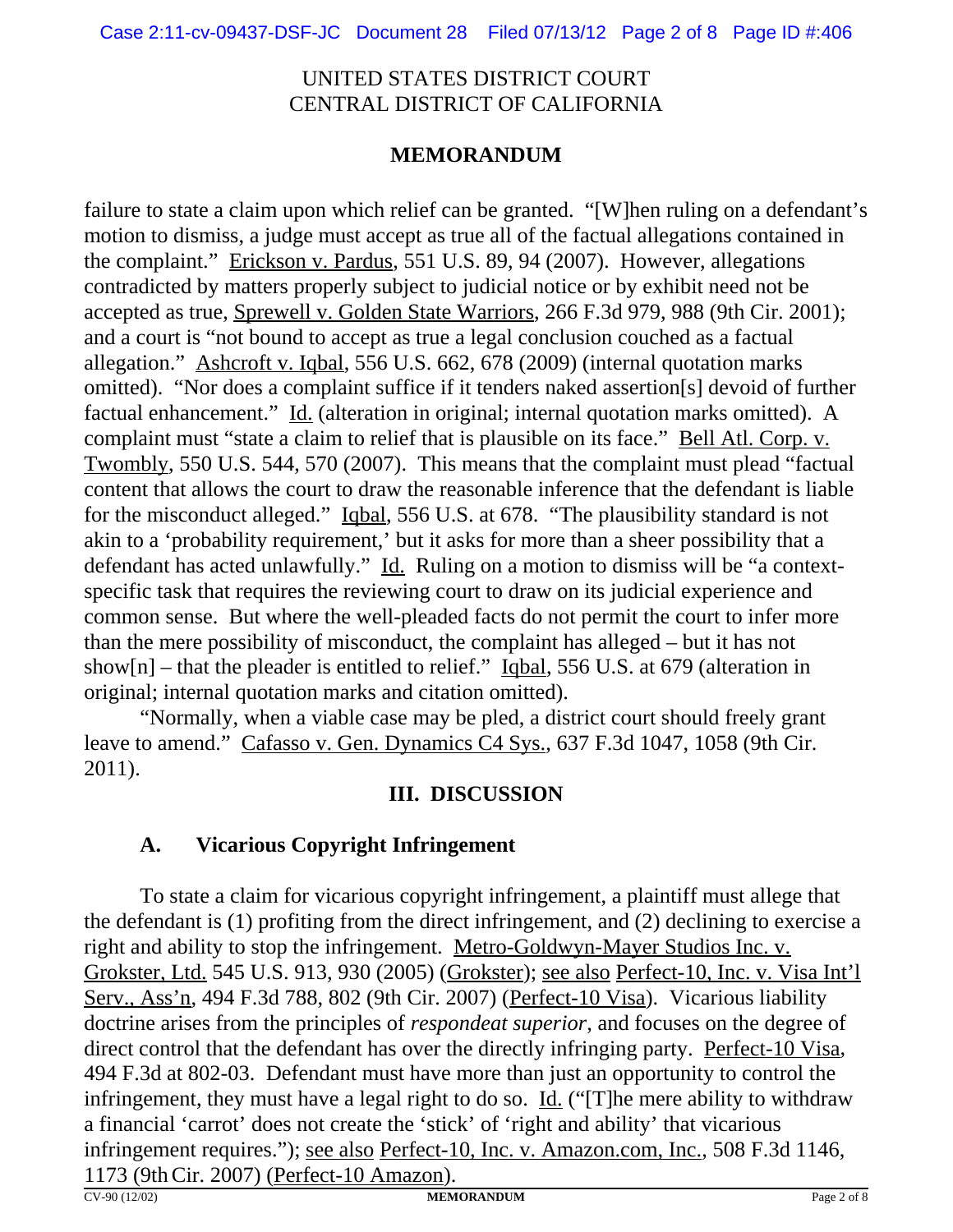## **MEMORANDUM**

In Perfect-10 Amazon, the Ninth Circuit affirmed the dismissal of a vicarious copyright infringement claim against an internet search engine because it had neither a contractual nor implied right to "stop direct infringement by third-party websites," despite its ability to control its index, search results, and web pages. 508 F.3d at 1173- 74. Even though the search engine's policies stated that it reserved "the right to monitor and terminate partnerships with entities that violate others' copyright[s]," the Ninth Circuit affirmed that the search engine did not have the right to stop direct infringement by third party web sites, because the web site could continue to infringe copyrights even after the partnership was terminated. Id.

Similarly, the Ninth Circuit affirmed the dismissal of a vicarious infringement claim against companies that provided payment services to third-party file-sharing websites in Perfect-10 Visa, 494 F.3d at 802-03. The necessary level of control was not established because, "[d]efendants cannot take away the software the offending websites use to copy, alter, and distribute the infringing images, cannot remove those websites from the internet, and cannot themselves block the distribution of those images over the internet." Id. at 805. Though the companies had the right to deny their services, "and hence, the literal power to 'stop or limit' the infringement, they . . . do not exercise sufficient control over the actual infringing activity for vicarious liability to attach." Id. at 806.

Here, Plaintiffs do not sufficiently allege that Defendants have the ability to control the direct infringement. If Defendants removed the links to P2P software from their site, infringing third-parties would not be prevented from seeking the software out elsewhere and continuing to pirate copyrighted music. Defendants control whether infringing thirdparties can access the P2P software through their site, but do not have the right to stop users from using the software to download copyrighted material illegally. Similar to the search engine in Perfect-10 Amazon, Defendants exercise control over their index and search results, curating the programs available through their services. This does not equate to control over direct infringement.

Because Plaintiffs fail to allege that Defendants had the right and ability to control the direct infringement, the Motion to Dismiss is GRANTED as to the vicarious copyright infringement claim.

# **B. Contributory Copyright Infringement**

Traditionally, a party who "induces, causes or materially contributes to the infringing conduct of another," and who has knowledge of the infringing conduct, may be held liable for contributory infringement. A&M Records, Inc. v. Napster, Inc., 239 F.3d 1004, 1019 (9th Cir. 2001) (Napster). In Grokster, the Supreme Court identified two variations on contributory liability: "Liability under our jurisprudence may be predicated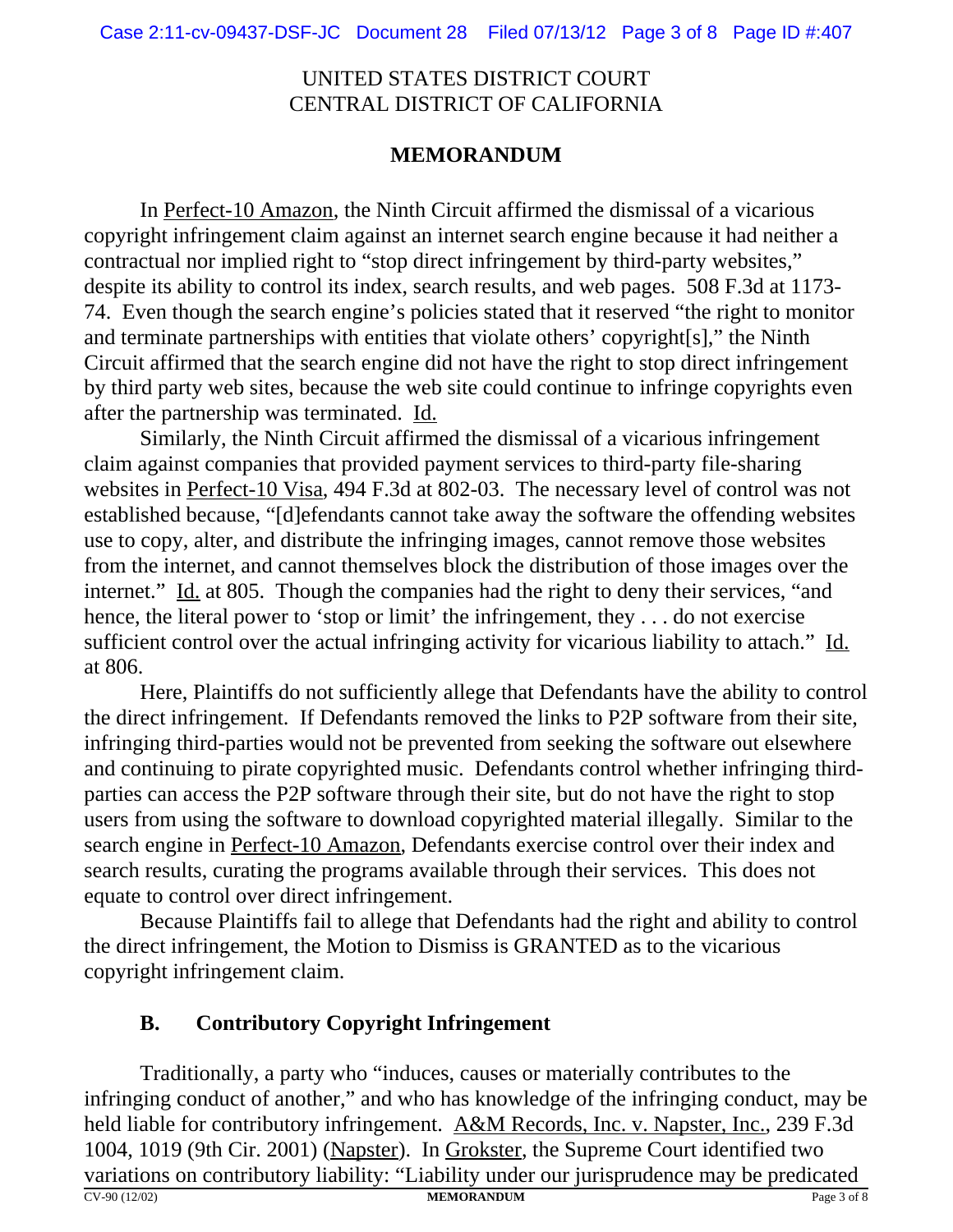# **MEMORANDUM**

on actively encouraging (or inducing) infringement through specific acts . . . or on distributing a product distributees use to infringe copyrights, if the product is not capable of 'substantial' or 'commercially significant' non-infringing uses." 545 U.S. at 942 (Ginsburg, J., concurring). The Ninth Circuit has further attempted to articulate the basic test, distinguishing the variations as situations in which the defendant either (1) materially contributes to the infringement, or (2) induces the infringement. Perfect-10 Visa, 494 F.3d at 795.

## **1. Material Contribution**

Stating a claim under the material contribution theory of contributory liability requires allegations that defendant knew or should have known of specific infringing material. Napster, 239 F.3d at 1020-21 (9th Cir. 2001). Knowledge cannot be imputed to a defendant merely because it is distributing a product that is used for purposes of infringement, if the product is "capable of substantial noninfringing uses." Sony Corp. of Am. v. Universal City Studios, Inc., 464 U.S. 417, 442 (1984) ("the sale of copying equipment, like the sale of other articles of commerce, does not constitute contributory infringement if the product is widely used for legitimate, unobjectionable purposes."); see also Napster, 239 F.3d at 1021.

Defendants contend that Napster requires actual knowledge of specific infringements, relying on the statement, "absent any specific information which identifies infringing activity, a computer system operator cannot be liable for contributory infringement merely because the structure of the system allows for the exchange of copyrighted material." Id. But the Ninth Circuit did not discard constructive knowledge as a sufficient basis for contributory liability. It simply found that it need not address constructive knowledge. Following Sony, the court declined to impose liability based solely on defendant Napster's P2P software, instead basing liability on Napster's conduct with respect to the use of that software. Id. at 1020 ("We are compelled to make a clear distinction between the architecture of the Napster system and Napster's conduct in relation to the operational capacity of the system."). The Ninth Circuit determined that liability could be imposed because Napster had "*actual* knowledge that *specific* infringing material [was] available using its system." Id. at 1022; see also id. at 1022, n. 6 ("[D]efendant had actual notice of direct infringement because the RIAA informed it of more than 12,000 infringing files.").

In Perfect-10 Amazon, the court upheld the Napster test, re-emphasizing that the knowledge be of *specific* infringing material. 508 F.3d at 1172 ("Applying our test, Google could be held contributorily liable if it had knowledge that infringing Perfect 10 images were available using its search engine, could take simple measures to prevent further damage to Perfect 10's copyrighted works, and failed to take such steps."); see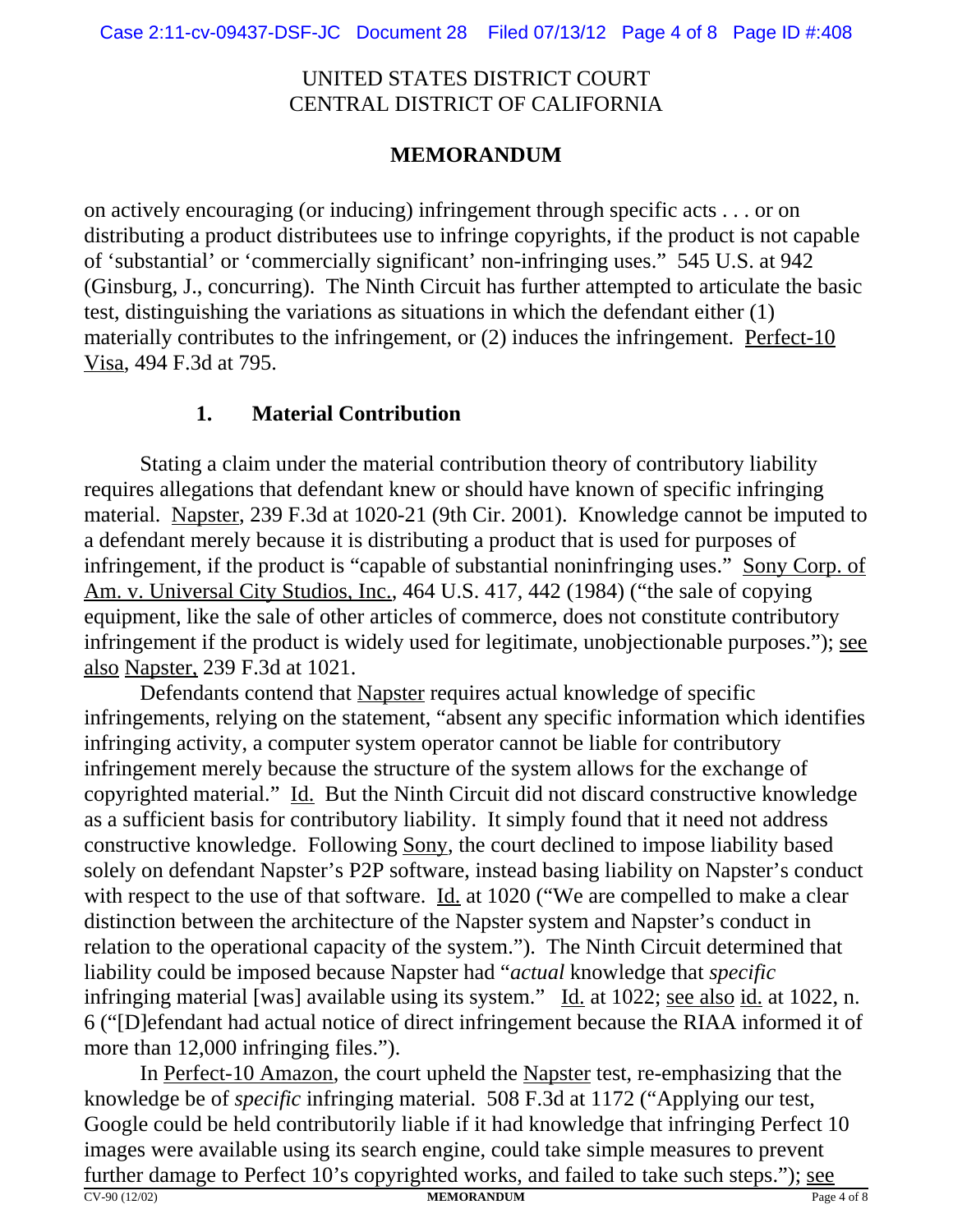### **MEMORANDUM**

also Sony, 464 U.S. at 446 ("[I]n an action for *contributory* infringement . . . the copyright holder may not prevail unless the relief that he seeks affects only his programs, or unless he speaks for virtually all copyright holders with an interest in the outcome.").

Along with knowledge of specific infringing material, the plaintiffs must also allege that the defendant materially contributed to the infringing conduct. Perfect-10 Visa, 494 F.3d at 796. A party materially contributes to copyright infringement if the infringing activity would be substantially more difficult without that party's services. Fonovisa, Inc. v. Cherry Auction, Inc., 76 F.3d 259, 264 (9th Cir. 1996). Alleging that a defendant provided the "sites and facilities" for the infringement is adequate to plead material contribution. See id.; Napster, 239 F.3d at 1022. In Napster, Napster materially contributed because its users could not "find and download the music they want with . . . ease" in the absence of Napster's services. 239 F.3d at 1022. Likewise, in Fonovisa, a swap meet operator was found contributorily liable for the sale of pirated music at a swap meet because it "actively strive[d] to provide the environment and the market for counterfeit recording sales to thrive." 76 F.3d at 264. Conversely, in Perfect-10 Visa, defendant credit card companies did not materially contribute to third-party infringement because the plaintiff did not allege that the infringing material passed over the defendants' networks, that defendants' networks were used to alter or display the infringing images, or that the defendants helped locate or distribute infringing material.

Here too, Plaintiffs fail to allege that Defendants had knowledge sufficient to state a claim for contributory liability. Though the Ninth Circuit did not preclude constructive knowledge as a basis for material contribution in Napster as Defendants here assert, it did not delineate what constitutes constructive knowledge in a contributory liability claim, focusing instead on Napster's *actual* knowledge. Regardless, Plaintiffs do not allege that Defendants had knowledge - actual or constructive - of *specific* works of the Plaintiffs. Allegations that Defendants had knowledge that the overarching purpose of the P2P software was piracy are not enough to satisfy the knowledge standard laid out by the Ninth Circuit in Napster. Unlike Napster, where defendant Napster had been notified of 12,000 specific infringing files, Plaintiffs make no claim that Defendants had specific knowledge of their copyrighted works being infringed by users of their services. Though Plaintiffs allege that CNET's editors compared different P2P products using specific copyrighted songs of non-parties, Plaintiffs do not assert any specific examples of infringement of Plaintiffs' works. Plaintiffs do not allege that Defendants were notified of specific infringement of Plaintiffs' copyrights, nor that they had the ability to learn of such infringement.

Further, Plaintiffs do not adequately allege that Defendants materially contributed to the infringing conduct. Although Plaintiffs allege that Defendants' distribution of the P2P software is a material contribution, no copyrighted material is available through Defendants' website. Instead, a potential infringer can only download the P2P software. CV-90 (12/02) **MEMORANDUM** Page 5 of 8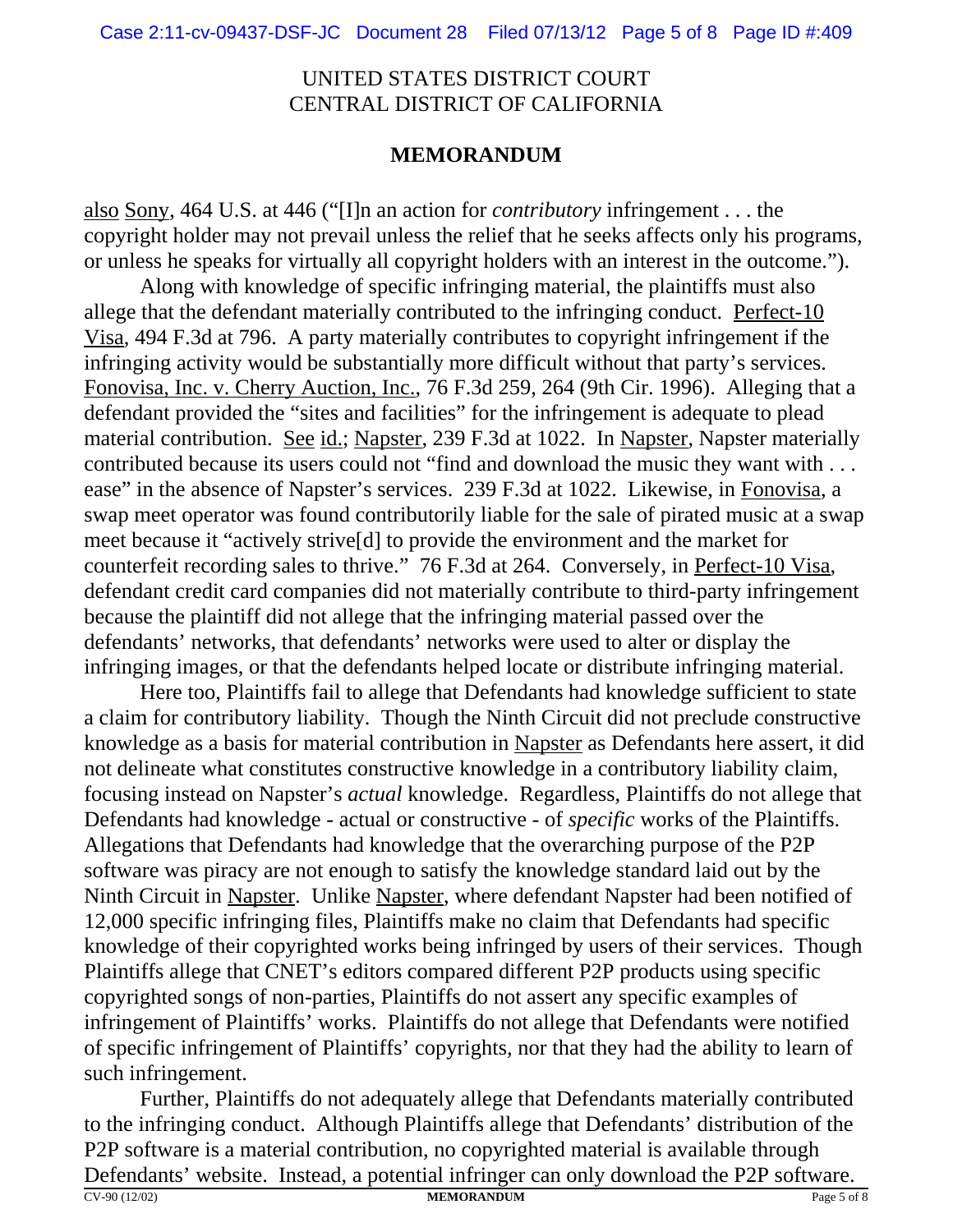## **MEMORANDUM**

The courts have yet to find contributory liability based on a tertiary actor's conduct. In Fonovisa, the infringing material was located in and traded at the defendant's market. In Napster, Napster's services allowed users to locate and download copyrighted material. In both instances, the defendant's service allowed for a user to directly infringe on copyrights. Here, Defendants' services do not allow for direct infringement, as Defendants do not provide the "site and facilities" for users to find copyrighted material. Like Perfect-10 Visa, the Defendants' services are not used to distribute infringing materials. The P2P software on Defendants' website was not developed by Defendants, is not maintained by them, and is accessible elsewhere on the internet.

The test that has been reiterated by the Ninth Circuit requires knowledge of specific infringements first. Next, the defendant must be able to take simple steps to stop the infringement. Here, even if knowledge could be properly alleged, Defendants could not take simple steps to stop the infringement. Though Defendants could remove the P2P software from their website, they cannot disable the software that has already been downloaded, and cannot prevent future infringement.

Because Plaintiffs fail to allege both that Defendants had the requisite knowledge and that Defendants materially contributed to the direct infringement, the Motion to Dismiss this count is GRANTED.

## **2. Inducement**

Stating a claim under the "inducement" variation of contributory copyright infringement requires a plaintiff to plead that defendants distributed a device "with the object of promoting its use to infringe copyright, as shown by clear expression or other affirmative steps taken to foster infringement." Grokster, 545 U.S. at 936-37. The plaintiff must allege that the defendant had more than just knowledge of actual or potential infringement. Id. at 937. Liability is premised on "purposeful, culpable expression and conduct." Id. ("The classic instance of inducement is by advertisement or solicitation that broadcasts a message designed to stimulate others to commit violations."); see also id. at 941 ("If liability for inducing infringement is ultimately found, it will not be on the basis of presuming or imputing fault, but from inferring a patently illegal objective from statements and actions showing what that objective was."). Further, the inducement theory requires "evidence of actual infringement by recipients of the device." Id. at 940. In Grokster, the Supreme Court found that the defendants' "unlawful objective was unmistakable" because, along with distributing their own P2P software, they also advertised the software's ability to access copyrighted music, and presented themselves as an alternative to Napster. Id. at 937-940.

Here, Plaintiffs properly state a claim for inducement. Plaintiffs allege that Defendants distributed several P2P programs, and reviewed the programs in relation to<br>
MEMORANDUM CV-90 (12/02) **MEMORANDUM** Page 6 of 8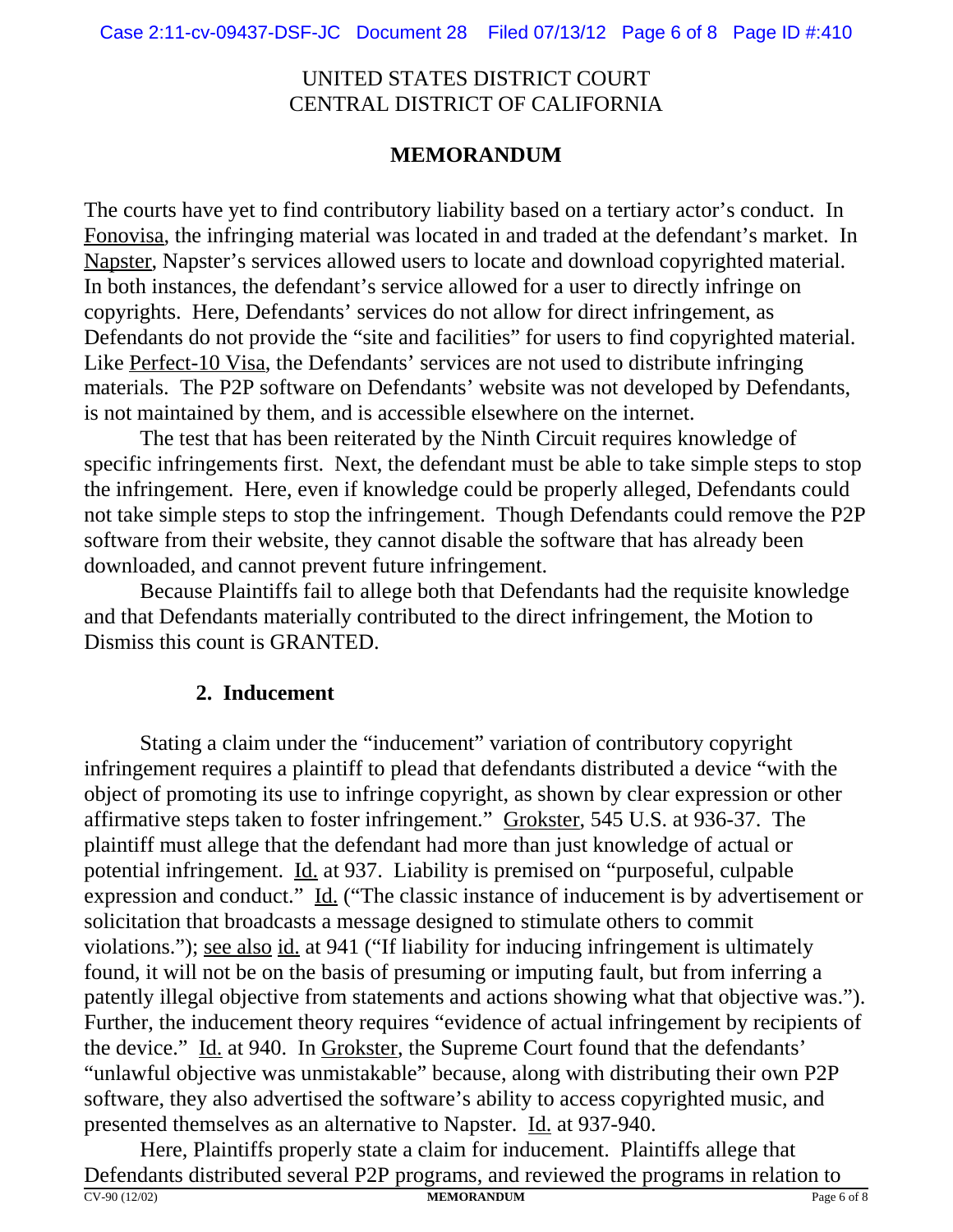## **MEMORANDUM**

other P2P programs known for copyright infringement, such as Napster and Limewire. (Pls.' Complaint ¶ 121-24.) Plaintiffs also allege that Defendants posted videos to their websites demonstrating how to use specific P2P programs by searching for songs by copyrighted artists, and posted articles and how-to guides that included references to Napster, Limewire, and downloading copyrighted material. (Id. ¶ 127-144). Defendants contend that an inducement theory of liability requires allegations that specific files have been infringed. However, the case law does not support this contention.

 Defendants contend that imposing liability under an inducement theory would infringe their First Amendment rights, as the subject videos and articles are merely opinions. They point to other well-known websites that allegedly offer similar commentary on P2P software. However, Defendants here are alleged to have distributed specific P2P software, while simultaneously providing explicit commentary on that software's effectiveness in infringing copyright. Such behavior moves beyond opinion into the realm of conduct and does not directly implicate any First Amendment issues.

Defendants' argument that a finding of inducement in this case would make it difficult to counsel future parties on the proper boundaries of editorial content is greatly overstated. This is not a particularly close or challenging case for inducement based on the facts alleged. Here, Defendants are alleged to have taken the unusual and ill-advised steps of distributing software programs that are capable of widespread copyright infringement while simultaneously demonstrating how to infringe copyrights using that software and evaluating the various programs as to their effectiveness in copying copyrighted material. As noted above, inducement liability requires (1) distribution (2) "with the object of promoting its use to infringe copyright, as shown by clear expression or other affirmative steps taken to foster infringement." Grokster, 545 U.S. at 936-37. It would not be difficult to avoid liability by either (1) only providing editorial content without distributing the software or (2) distributing the software without demonstrating or advocating its use for violating copyrights. The Court is confident that most reasonable parties could find their way to accomplish their general goals without running afoul of inducement liability.

Because Plaintiffs properly state a claim under the inducement theory of contributory liability, Defendants' Motion to Dismiss this count is DENIED.

# **C. Failure to Allege Copyright Registration.**

In order to claim secondary infringement of copyright, Plaintiffs must allege primary infringement. Grokster, 545 U.S. at 940. Allegation of a registered copyright is an element of a copyright infringement claim. See Cosmetic Ideas, Inc. v. IAC/Interactive Corp., 606 F.3d 612, 615 (9th Cir. 2010).

Here, Plaintiffs filed a Form AO-121 listing the registered works at issue in this